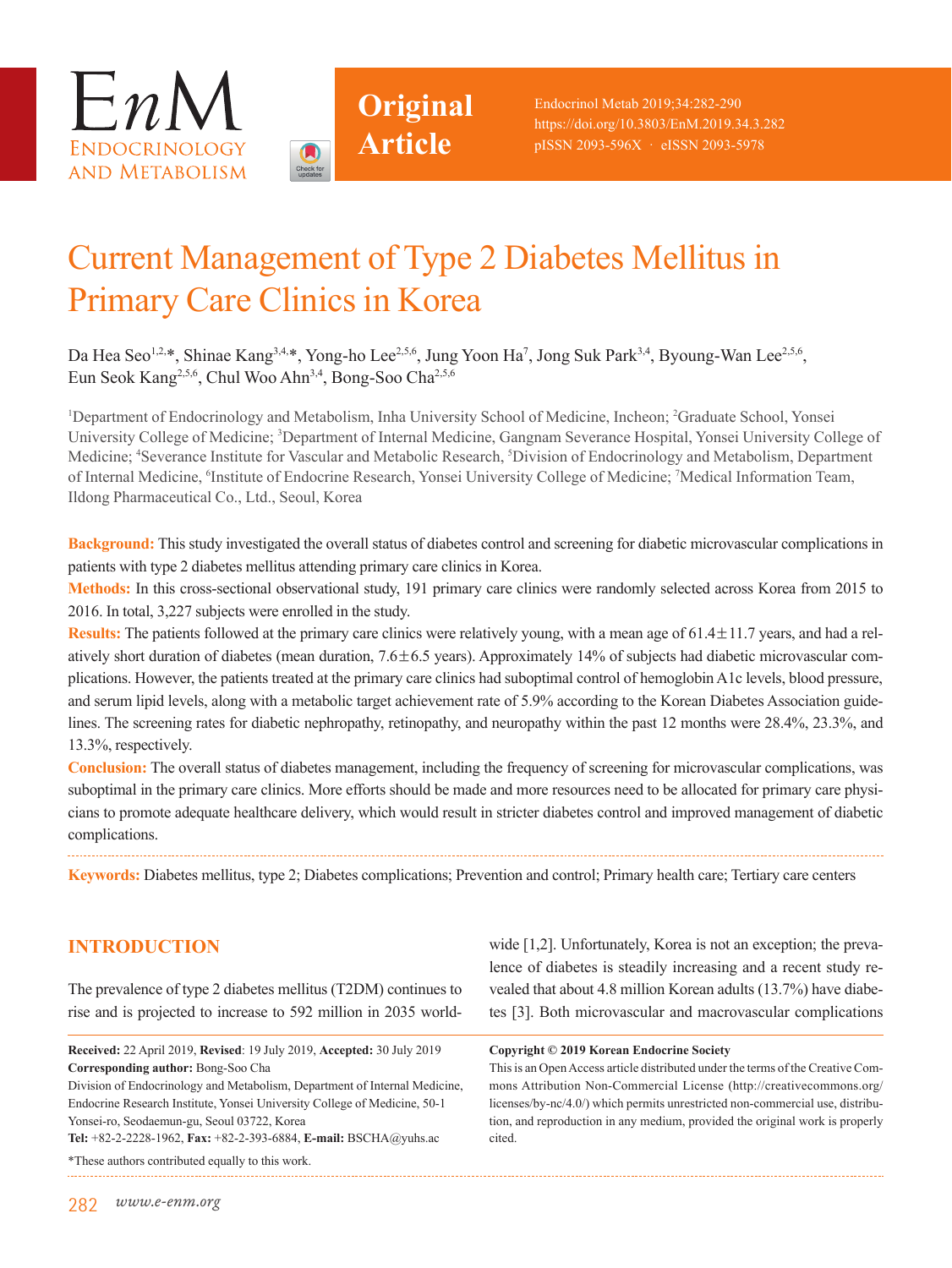develop quite commonly in patients with diabetes, and cause significant morbidity and mortality [4,5].

Trials investigating diabetes control and complications have shown that intensive glycemic treatment effectively delays the onset and progression of diabetic microvascular complications in type 1 diabetes [6], and similar findings were noted in patients with T2DM [7], with benefits extending beyond the period of intervention [8,9]. Despite strong evidence of the benefits of tight glycemic control, an analysis of data from the 2014 Korea National Health and Nutrition Examination Survey (KNHANES) indicated that more than 50% of adults diagnosed with diabetes in Korea failed to achieve a hemoglobin A1c (HbA1c) level below 7%, a result similar to that found in the USA [10,11]. A few studies have demonstrated that the overall diabetes management in patients who attended primary care clinics was less optimal than that of patients followed at secondary or tertiary hospitals [12-14], but there is a paucity of data comparing primary care to secondary or tertiary care following the release of the Korean Diabetes Association (KDA) clinical practice guidelines.

In response to the increasing prevalence of non-communicable diseases (NCDs), the Korean government introduced a clinic-centered NCD management policy in 2012, which focused on strengthening the role of primary care clinics as an important source of outpatient care for NCDs [15]. According to the Health Insurance Review & Assessment Service, approximately 60% of patients with diabetes visited primary care clinics for management of diabetes in 2017 [16]; however, very few studies have examined the rate of adherence to the KDA guidelines in primary care clinics. The primary aim of this study was to examine the current status of overall diabetes management, including the screening rate for microvascular complications, among patients with T2DM visiting primary care clinics. The secondary aim was to compare the findings from primary care clinics to those from two tertiary hospitals in Seoul.

### **METHODS**

#### **Study design and population**

A total of 191 primary care clinics were randomly selected across Korea, from which 2,915 patients with T2DM were enrolled in this study from January 2015 to September 2016 (Fig. 1). To maximize the generalizability of the results, the subjects were selected by random sampling from 16 cities and provinces (seven special and metropolitan cities including Seoul, Busan, Daegu, Incheon, Gwangju, Daejeon, and Ulsan) and nine provinces (Gyeonggi-do, Gangwon-do, Chungcheongbuk-do, Chungcheongnam-do, Jeollabuk-do, Jeollanam-do, Gyeongsangbukdo, Gyeongsangnam-do, and Jeju provinces) across Korea. The regional distribution of the enrollees was similar to that of the entire Korean population, as in the 2017 Korean Population Census [17]. As a secondary objective of our study, we compared primary care clinics with tertiary hospitals by analyzing



**Fig. 1.** Flowchart of the patients enrolled in the study.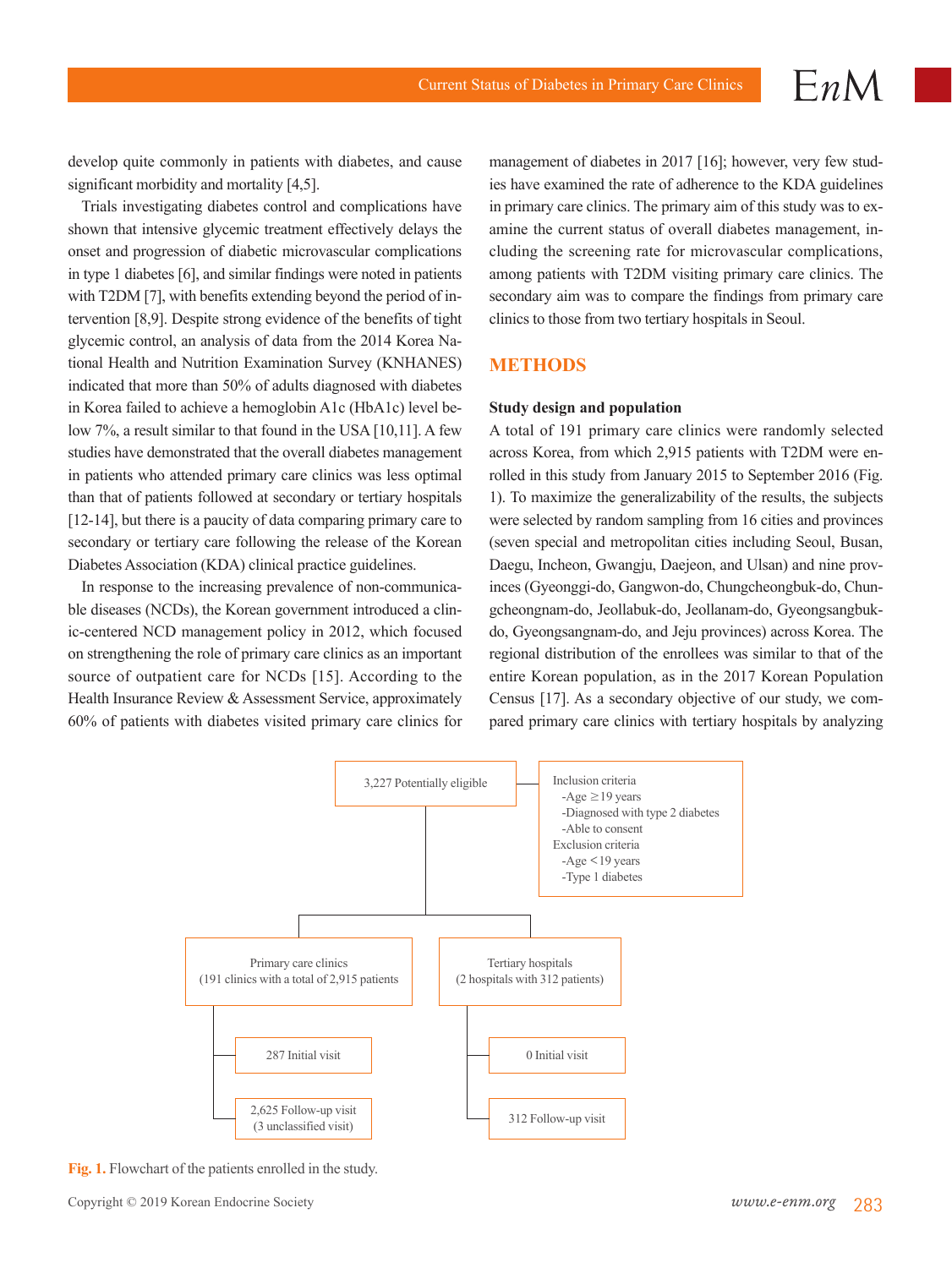data from 312 patients with T2DM who attended tertiary hospitals for diabetes management, at Severance Hospital in the northern part of Seoul and Gangnam Severance Hospital in the southern part of Seoul (the total number of outpatient visits for diabetes management per year are 30,879 patients/year and 16,155 patients/year at Severance Hospital and Gangnam Severance Hospital, respectively). Among all patients who met both inclusion and exclusion criteria, those who consented were enrolled in the study consecutively. The inclusion criteria of the study were patients with T2DM who were  $\geq$ 19 years old and were willing to provide consent. Patients with type 1 diabetes and patients who were <19 years old were excluded. A diagnosis of type 1 diabetes were made if one of the following conditions was present; fasting C-peptide  $\leq 0.6$  ng/mL, postprandial 2-hour C-peptide  $\leq$  1.8 ng/mL, anti- glutamic acid decarboxylase antibody positivity, anti-insulin antibody positivity, or antiislet cell antibody positivity. Atherosclerotic cardiovascular disease (ASCVD) was defined as a previous history of stroke, ischemic heart disease, or peripheral vascular disease. Data, including laboratory assessments, were collected on the day of the outpatient clinic visit and were recorded in a pre-formulated case report by the physicians. The study protocol was approved by the Institutional Review Board of Severance Hospital, and written informed consent was obtained from all participants (IRB no. 4-2014-0904 and IRB no. 3-2014-0270).

#### **Anthropometric and biochemical measurements**

Data collected from the patients included demographic characteristics, past medical history, duration of diabetes, smoking history, as well as any history of diabetic vascular complications within the 12 months before enrollment. The treatment modalities of diabetes were classified as diet only, oral hypoglycemic agents (OHAs) alone, insulin alone, or a combination of insulin and OHAs. For those who were current smokers or had any history of smoking, data on whether they were ever offered smoking cessation intervention during previous encounters with the physicians were also gathered.

Each patient's height, weight, waist circumference, and blood pressure (BP) were measured and participants were also asked about the date and modality of BP measurements (i.e., digital method or analog method). Hypertension was defined as a BP  $\geq$  140/90 mm Hg or taking antihypertensive medication(s).

Data on when the laboratory assessments were done were also collected, as well as the types of blood tests (capillary or plasma blood test) and the frequency and type of glycemic assessments (fasting glucose, random glucose, or HbA1c). To evaluate dyslipidemia, data were collected on the types of lipid tests (total lipid panel or partial lipid profile) in the 12 months before enrollment. Screening for microvascular complications was considered to have been done if there were records of any of the following: fundus eye exam, spot urine test for albumin-to-creatinine ratio or 24-hour urine test, monofilament test, pinprick test, ankle reflex test, nerve conduction test, or a referral to a specialist within the previous 12 to 24 months. Microalbuminuria and overt proteinuria were defined as a random urine albumin-tocreatinine ratio between 30 and 300 mg/g and above 300 mg/g, respectively. The prevalence of retinopathy, nephropathy, neuropathy, ischemic heart disease, cerebrovascular disease, and peripheral artery disease was investigated based on the patient's past medical history. The optimal targets were defined as HbA1c <6.5% for blood glucose, <140/85 mm Hg for BP, and low density lipoprotein cholesterol (LDL-C) <100 mg/dL for the blood lipid profile [18]. For those with ASCVD, BP <130/80 mm Hg and serum LDL-C <70 mg/dL were defined as the optimal targets according to the KDA treatment guideline for diabetes 2019 [18].

#### **Statistical analysis**

We used SPSS version 20.0 (IBM Corp., Armonk, NY, USA) for the statistical analysis and considered *P* values <0.05 to indicate statistical significance. Continuous variables with a normal distribution were presented as mean±standard deviation (SD), and categorical variables as absolute numbers (percentages). The Student *t* test, chi-square test, and Fisher exact test were used to test the statistical significance of differences between mean values.

#### **RESULTS**

# **General characteristics and diabetes control status of the study population**

The mean age of the subjects in the primary care setting was 61.4 $\pm$ 11.7 years and the mean duration of diabetes was 7.6 $\pm$ 6.5 years, with a mean HbA1c of  $7.6\% \pm 2.0\%$ . Approximately two-thirds of the patients had concomitant hypertension and dyslipidemia, with suboptimal control of blood glucose, serum lipids, and BP (Table 1). The prevalence of diabetic microvascular and macrovascular complications were 13.7% and 14.4%, respectively (Table 1). Among the 2,915 patients with T2DM followed at primary care clinics, the majority of the patients were treated with OHAs (96%) and the most frequently prescribed OHA was metformin (84%), followed by dipeptidyl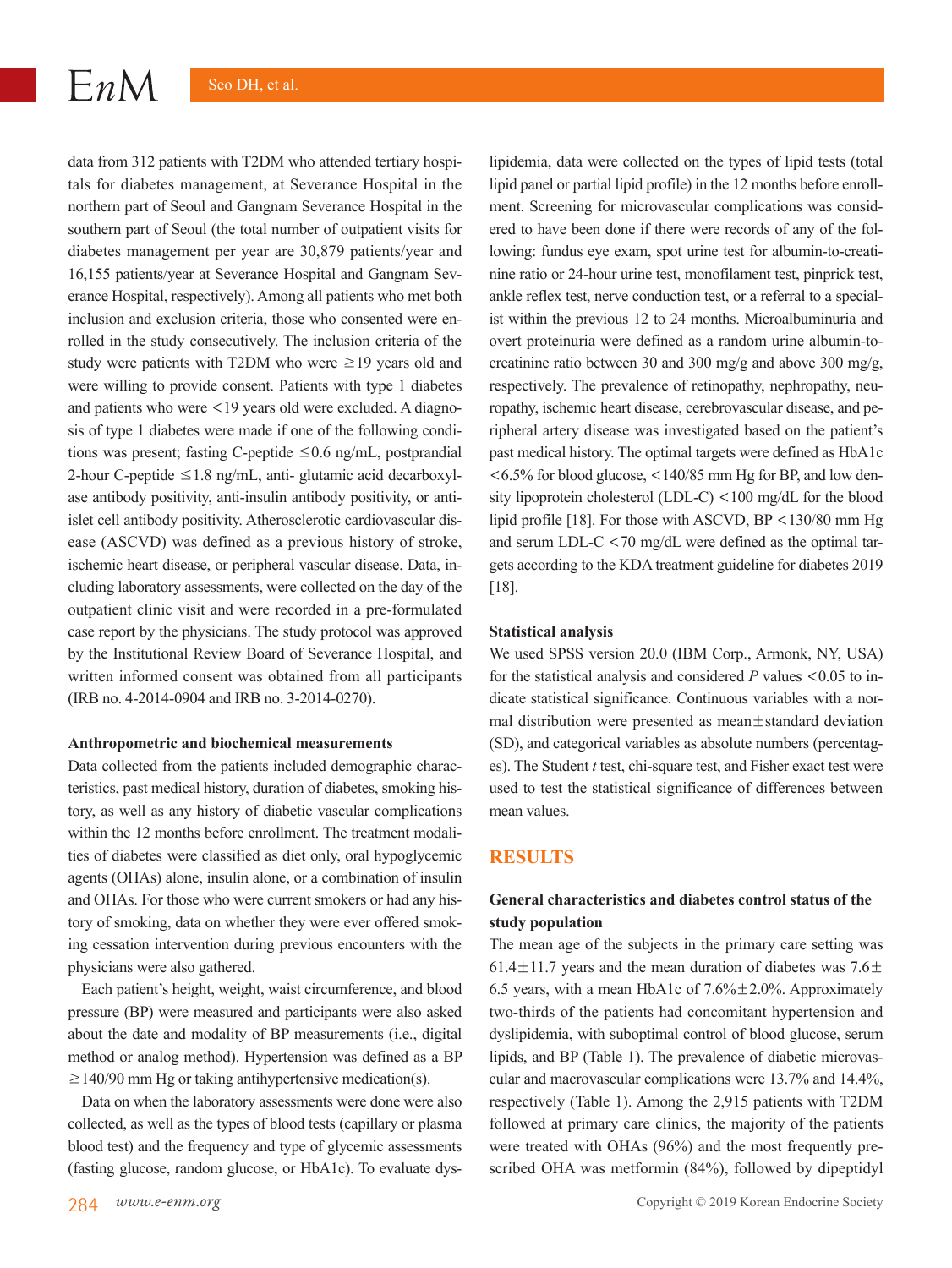

| Characteristic                              | Primary ( $n=2,915$ ) | Tertiary $(n=312)$ | $P$ value               |
|---------------------------------------------|-----------------------|--------------------|-------------------------|
| Age, yr                                     | $61.4 \pm 11.7$       | $63.4 \pm 11.0$    | $0.004\mathrm{^a}$      |
| Male sex                                    | 1,612(55.3)           | 189(60.6)          | 0.075                   |
| Age at diabetes diagnosis, yr               | $53.8 \pm 11.3$       | $53.3 \pm 10.9$    | 0.484                   |
| Duration of diabetes, yr                    | $7.6 \pm 6.5$         | $10.1 \pm 8.7$     | $< 0.0001$ <sup>a</sup> |
| Visit type                                  |                       |                    |                         |
| Initial visit                               | 287(9.9)              | $\boldsymbol{0}$   | $< 0.0001$ <sup>a</sup> |
| Follow-up visit                             | 2,625(90.1)           | 312 (100.0)        | $< 0.0001$ <sup>a</sup> |
| BMI, kg/m <sup>2</sup>                      | $25.1 \pm 3.4$        | $25.3 \pm 3.3$     | 0.377                   |
| Male                                        | $25.2 \pm 3.2$        | $25.2 \pm 3.4$     | 0.957                   |
| Female                                      | $25.0 \pm 3.7$        | $25.4 \pm 3.1$     | 0.184                   |
| Weight, kg                                  | $67.5 \pm 12.1$       | $67.8 \pm 11.6$    | 0.673                   |
| Male                                        | $72.8 \pm 11.1$       | $72.0 \pm 11.0$    | 0.397                   |
| Female                                      | $60.8 \pm 9.7$        | $61.2 \pm 9.1$     | 0.712                   |
| WC, cm                                      | $86.6 \pm 9.6$        | $88.5 \pm 8.2$     | 0.100                   |
| Male                                        | $88.6 \pm 8.7$        | $89.0 \pm 9.6$     | 0.600                   |
| Female                                      | $83.8 \pm 10.1$       | $85.3 \pm 9.0$     | 0.140                   |
| Hypertension                                | 1,718(58.9)           | 160(51.4)          | $0.011^a$               |
| Dyslipidemia                                | 1,736(59.6)           | 181(58.2)          | 0.644                   |
| SBP, mm Hg                                  | $128.3 \pm 12.9$      | $121.5 \pm 12.7$   | $< 0.0001$ <sup>a</sup> |
| DBP, mm Hg                                  | $78.2 \pm 8.9$        | 73.4±9.7           | $< 0.0001$ <sup>a</sup> |
| HbA1c, %                                    | $7.6 \pm 2.0$         | $6.9 \pm 0.9$      | $< 0.0001$ <sup>a</sup> |
| Fasting glucose, mg/dL                      | $145.9 \pm 56.1$      | $127.4 \pm 28.0$   | $< 0.0001$ <sup>a</sup> |
| Total cholesterol, mg/dL                    | $177.2 \pm 41.8$      | $157.0 \pm 31.3$   | $< 0.0001$ <sup>a</sup> |
| TG, mg/dL                                   | $166.4 \pm 102.1$     | $136.9 \pm 104.2$  | $< 0.0001$ <sup>a</sup> |
| HDL-C, mg/dL                                | $48.3 \pm 13.0$       | $47.5 \pm 11.5$    | 0.265                   |
| LDL-C, mg/dL                                | $98.3 \pm 34.8$       | $83.2 \pm 26.3$    | $< 0.0001$ <sup>a</sup> |
| Creatinine, mg/dL                           | $1.2 \pm 4.4$         | $0.9 \pm 0.4$      | $0.002^{\rm a}$         |
| UACR, mg/g                                  | $80.0 \pm 332.1$      | $68.7 \pm 298.5$   | 0.597                   |
| Current smoker                              | 603(20.7)             | 37(11.9)           | $< 0.0001$ <sup>a</sup> |
| Smoking cessation intervention <sup>b</sup> | 772 (84.6)            | 68(43.0)           | $< 0.0001$ <sup>a</sup> |
| Microvascular complications <sup>c</sup>    | 399 (13.7)            | 79 (25.4)          | $< 0.0001$ <sup>a</sup> |
| Diabetic retinopathy                        | 132(4.5)              | 49(15.8)           | $< 0.0001$ <sup>a</sup> |
| Diabetic nephropathy                        | 141(4.8)              | 28(9.0)            | $0.002^{\rm a}$         |
| Diabetic neuropathy                         | 171(5.9)              | 27(8.7)            | 0.049a                  |
| Macrovascular complications <sup>c</sup>    | 421(14.4)             | 58 (18.6)          | 0.050                   |
| OHA alone                                   | 2,695(92.5)           | 278 (89.1)         | $0.037^{a}$             |
| Monotherapy <sup>d</sup>                    | 670 (24.9)            | 116(41.7)          | $< 0.0001$ <sup>a</sup> |
| Dual therapy <sup>d</sup>                   | 1,361(50.5)           | 124(44.6)          | $0.008^{a}$             |
| Triple therapy <sup>d</sup>                 | 692(25.7)             | 64(23.0)           | 0.145                   |
| OHA (alone or with insulin)                 | 2,795 (95.9)          | 305 (97.8)         | 0.106                   |
| Insulin                                     | 114(3.9)              | 29(9.3)            | $< 0.0001$ <sup>a</sup> |
| Insulin alone <sup>e</sup>                  | 14(12.3)              | 2(6.9)             | 0.527                   |
| Insulin with OHA <sup>e</sup>               | 100(87.7)             | 27(93.1)           | 0.527                   |
| No medication                               | 106(3.6)              | 5(1.6)             | 0.061                   |

Values are expressed as mean±standard deviation or number (%). *P* values refer to the unpaired *t* test or the chi-square test.

BMI, body mass index; WC, waist circumference; SBP, systolic blood pressure; DBP, diastolic blood pressure; HbA1c; hemoglobin A1c; TG, triglyceride; HDL-C, high density lipoprotein cholesterol; LDL-C, low density lipoprotein cholesterol; UACR, urinary albumin-to-creatinine ratio; OHA, oral hypoglycemic agent. a Values with statistical significance; <sup>b</sup>The denominator is the total number of current smokers and those who had a history of smoking after the diagnosis of diabetes; 'Excludes those with multiple choices/answers; <sup>a</sup>The denominator is the number of people taking OHAs only; 'The denominator is the total number of people taking insulin with or without OHAs.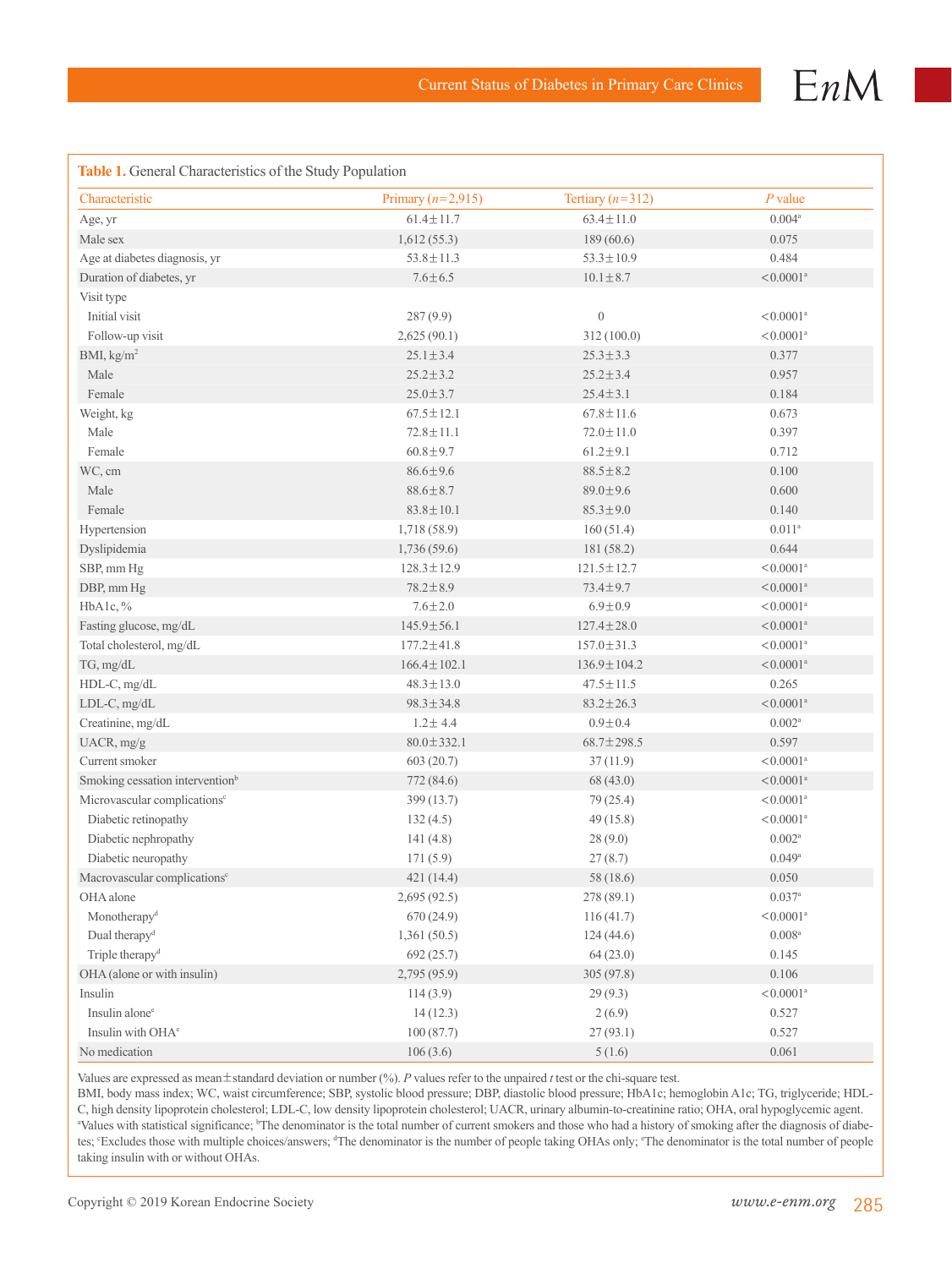$EnM$ 

peptidase 4 (DPP4) inhibitors (65%) and sulfonylureas (41%) (Supplemental Table S1). The proportion of the patients prescribed OHAs was significantly higher than the insulin prescrip-



**Fig. 2.** Comparison of the screening done for microvascular complications at primary care clinics versus the tertiary hospitals. <sup>a</sup>Referral for screening tests within 24 months.

| Table 2. Screening for Diabetic Microvascular Complications |                        |                              |  |  |
|-------------------------------------------------------------|------------------------|------------------------------|--|--|
| Variable                                                    | Primary<br>$(n=2.915)$ | <b>Tertiary</b><br>$(n=312)$ |  |  |
| Diabetic retinopathy                                        |                        |                              |  |  |
| Within 12 mo                                                | 679 (23.3)             | 155(49.7)                    |  |  |
| $12 - 24$ mo                                                | 114(3.9)               | 37(11.9)                     |  |  |
| Referral for screening tests within 24 mo                   | 114(3.9)               | $\left( \right)$             |  |  |
| No tests within 24 mo                                       | 2,008 (68.9)           | 120(38.5)                    |  |  |
| Diabetic nephropathy                                        |                        |                              |  |  |
| Within 12 mo                                                | 828 (28.4)             | 274(87.8)                    |  |  |
| $12 - 24$ mo                                                | 77(2.6)                | 10(3.2)                      |  |  |
| Referral for screening tests within 24 mo                   | 32(1.1)                | $\Omega$                     |  |  |
| No tests within 24 mo                                       | 1,977(67.8)            | 28(9.0)                      |  |  |
| Diabetic neuropathy                                         |                        |                              |  |  |
| Within 12 mo                                                | 388 (13.3)             | 122(39.1)                    |  |  |
| $12 - 24$ mo                                                | 43 (1.5)               | 17(5.4)                      |  |  |
| Referral for screening tests within 24 mo                   | 44 (1.5)               | $\theta$                     |  |  |
| No tests within 24 mo                                       | 2,440 (83.7)           | 173 (55.4)                   |  |  |
| Values are expressed as number $(\% )$ .                    |                        |                              |  |  |

tion rate of 4% (Table 1).

# **Screening rate for diabetic microvascular complications and metabolic target achievement rate**

The overall prevalence of diabetic complications was significantly lower among the patients treated at primary care clinics than among those treated at tertiary hospitals (Table 1). The screening rates for diabetic retinopathy, nephropathy, and neuropathy within the past 12 months were 23%, 28%, and 13%, respectively, at primary care clinics (Table 2, Fig. 2). In other words, more than two-thirds of patients did not receive any screening tests in a year. Moreover, the proportion of the patients who achieved optimal metabolic targets (HbA1c, BP, and LDL-C) was only 5.9% among those followed at primary care clinics (Table 3). In a sub-analysis of those with ASCVD, the proportion of subjects who achieved the optimal BP and lipid profile targets (BP <130/80 mm Hg and LDL-C <70 mg/dL) was 26.4% and 16.6%, respectively (Supplemental Table S2).

| <b>Table 3.</b> Metabolic Target Achievement Rate |                        |                              |                         |  |
|---------------------------------------------------|------------------------|------------------------------|-------------------------|--|
| Variable                                          | Primary<br>$(n=2.915)$ | <b>Tertiary</b><br>$(n=312)$ | P value                 |  |
| Glycemic control                                  |                        |                              |                         |  |
| HbA1c $\leq 6.5\%$ <sup>b</sup>                   | 501(22.5)              | 105(34.4)                    | $< 0.0001$ <sup>a</sup> |  |
| $HhA1c < 7.0\%$                                   | 934 (41.9)             | 193(63.3)                    | $< 0.0001$ <sup>a</sup> |  |
| BP control                                        |                        |                              |                         |  |
| $BP < 140/85$ mm Hg                               | 1,913(65.6)            | 257(82.4)                    | $< 0.0001$ <sup>a</sup> |  |
| $BP < 140/90$ mm Hg                               | 2,057(70.6)            | 307 (98.4)                   | $< 0.0001$ <sup>a</sup> |  |
| Dyslipidemia control                              |                        |                              |                         |  |
| $LDL-C < 100$ mg/d $L^c$                          | 1,132(55.7)            | 239(78.6)                    | $< 0.0001$ <sup>a</sup> |  |
| $HDL-C \geq 40$ mg/d $Ld$                         | 1,645(73.8)            | 224(73.4)                    | 0.884                   |  |
| $TG < 150$ mg/dL <sup>e</sup>                     | 1,290(54.5)            | 216(70.6)                    | $< 0.0001$ <sup>a</sup> |  |
| Three metabolic targets <sup>f,g</sup>            | 172(5.9)               | 67(21.5)                     | $< 0.0001$ <sup>a</sup> |  |

Values are expressed as number  $(\%)$ . *P* values refer to the chi-square test.

HbA1c, hemoglobin A1c; BP, blood pressure; LDL-C, low density lipoprotein cholesterol; HDL-C, high density lipoprotein cholesterol; TG, triglyceride.

<sup>a</sup>Values with statistical significance; <sup>b</sup>The denominator is the number of people who had HbA1c testing within 3 months prior to enrollment  $(n=2,224)$ ; <sup>c</sup>The denominator is the number of people who had LDL-C testing within 12 months prior to enrollment  $(n=2,031)$ ; <sup>d</sup>The denominator is the number of people who had HDL-C testing within 12 months prior to enrollment  $(n=2,228)$ ; <sup>e</sup>The denominator is the number of people who had TG testing within 12 months prior to enrollment  $(n=2,366)$ ; <sup>f</sup>The denominator is the total number of subjects in each group; <sup>g</sup>Three metabolic targets: HbA1c <6.5%, BP <140/85 mm Hg, and LDL-C <100 mg/dL.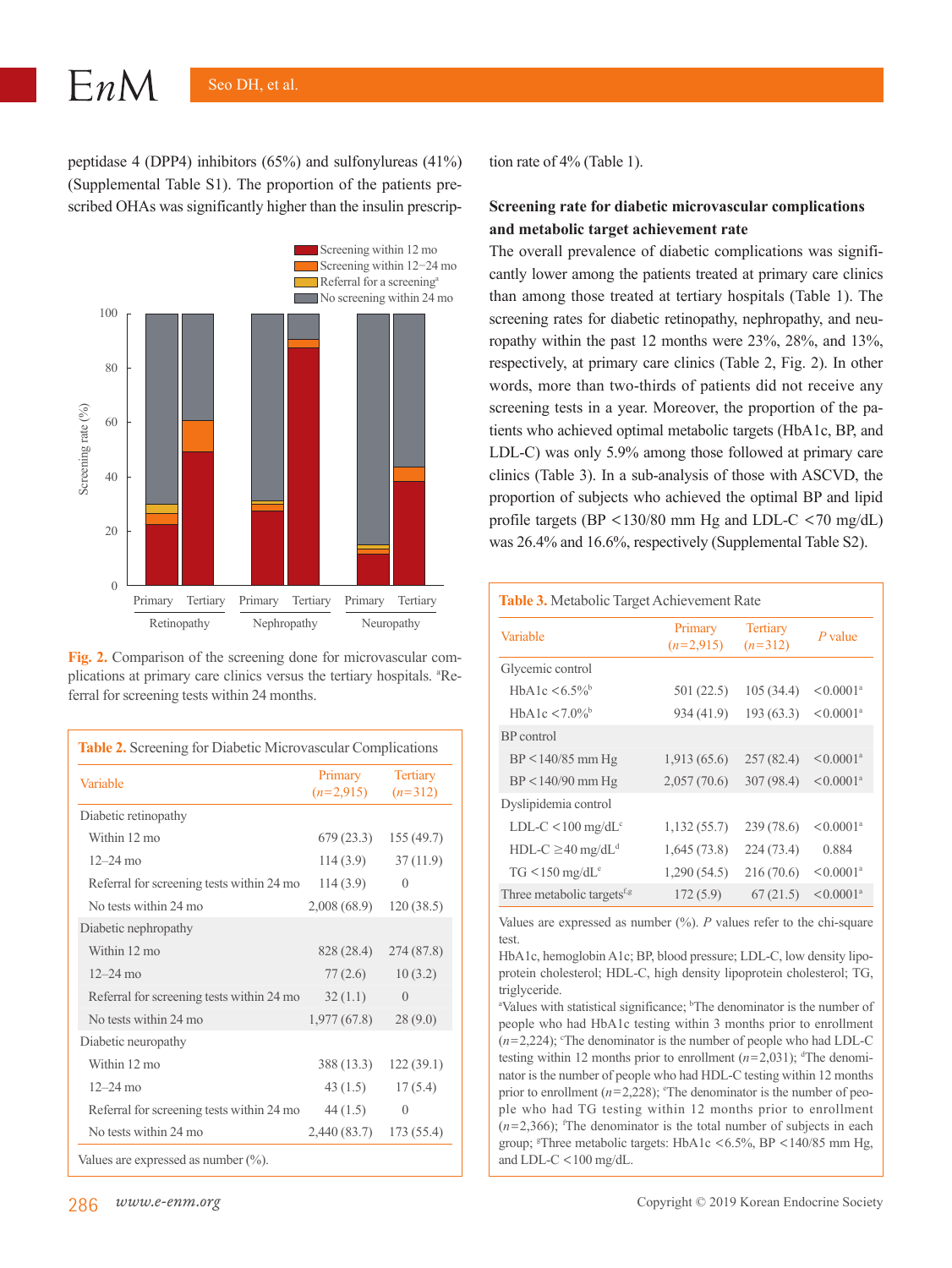## **Frequency and method of glucose, BP, and cholesterol monitoring**

Although 95% of the subjects had at least one form of glycemic assessment (random glucose testing, fasting glucose testing, or HbA1c test), HbA1c testing was significantly underutilized at primary care clinics. Furthermore, two-thirds of the patients followed at primary care clinics only received HbA1c tests one to two times per year (Table 4).

For BP monitoring, 94% of the subjects had BP measurements taken on the day of their encounter at a primary care clinic, and the analog method was still preferred to assess BP. For lipid profile tests, the proportion of the subjects who had a total lipid panel test was significantly less at primary care clinics (Table 4).

#### **Smoking status and counseling**

Among the subjects who attended the primary care clinics, 20.7% were current smokers, and the majority of current smokers were offered smoking cessation education or counseling.

## **DISCUSSION**

This study investigated the overall status of diabetes management in 2,915 patients with T2DM treated at primary care clinics in Korea, and found that most of the patients did not meet

| Table 4. Frequency and Method of Tests for Diabetes Management |                     |                    |                         |  |  |
|----------------------------------------------------------------|---------------------|--------------------|-------------------------|--|--|
| Variable                                                       | Primary $(n=2.915)$ | Tertiary $(n=312)$ | $P$ value               |  |  |
| Glycemic tests <sup>a</sup>                                    | 2,743(94.1)         | 311(99.7)          | $< 0.001^b$             |  |  |
| Fasting glucose test <sup>c,d</sup>                            | 1,504(54.9)         | 311(100.0)         | $< 0.001^b$             |  |  |
| Plasma blood sampling <sup>e</sup>                             | 756(50.3)           | 311 (100.0)        |                         |  |  |
| POCT <sup>e</sup>                                              | 819 (54.5)          | $\overline{0}$     |                         |  |  |
| Random glucose test <sup>c,d</sup>                             | 1,638(59.7)         | 20(6.4)            | $< 0.001^b$             |  |  |
| Plasma blood sampling <sup>f</sup>                             | 297(18.1)           | 20(100.0)          |                         |  |  |
| POCTf                                                          | 1,352(82.5)         | $\overline{0}$     |                         |  |  |
| HbA1c test <sup>c,d</sup>                                      | 1,507(55.0)         | 302(97.1)          | $< 0.001$ <sup>b</sup>  |  |  |
| Plasma blood sampling <sup>g</sup>                             | 1,117(74.1)         | 302 (100.0)        |                         |  |  |
| POCT <sup>g</sup>                                              | 391(25.9)           | $\theta$           |                         |  |  |
| No. of HbA1c tests within 12 months                            |                     |                    | $< 0.0001^b$            |  |  |
| None                                                           | 191(6.6)            | 1(0.3)             |                         |  |  |
| $1-2$ times/yr                                                 | 1,866(64.0)         | 38(12.2)           |                         |  |  |
| $\geq$ 3 times/yr                                              | 706(24.2)           | 273 (87.5)         |                         |  |  |
| Did not know                                                   | 101(3.5)            | $\theta$           |                         |  |  |
| Performing BP monitoringh                                      | 2,720(93.3)         | 311 (99.7)         | $< 0.0001$ <sup>b</sup> |  |  |
| Analog method <sup>i</sup>                                     | 1,726(63.5)         | $\theta$           |                         |  |  |
| Digital method <sup>i</sup>                                    | 1,006(37.0)         | 311 (100.0)        |                         |  |  |
| Performing lipid profile test <sup>i</sup>                     | 2,907(99.7)         | 312 (100.0)        | $< 0.0001^b$            |  |  |
| Total lipid panel <sup>k</sup>                                 | 1,783(61.3)         | 304(97.4)          |                         |  |  |
| Partial lipid test <sup>k</sup> (partial)                      | 696(23.9)           | 8(2.6)             |                         |  |  |
| No lipid panel test <sup>k</sup>                               | 244(8.4)            | $\theta$           |                         |  |  |

Values are expressed as number (%). *P* values refer to the chi-square test.

POCT, point of care test; HbA1c, hemoglobin A1c; BP, blood pressure.

<sup>a</sup> For glycemic control, patients were asked if they had blood tests on the day of the visit; <sup>b</sup>Values with statistical significance; <sup>c</sup>The denominator is the number of subjects who received a fasting glucose test; dIncludes those with multiple choices/answers; "The denominator is the number of subjects who received a fasting glucose test; <sup>e</sup>The denominator is the number of subjects who received a random glucose test; <sup>g</sup>The denominator is the number of subjects who received a HbA1c test; <sup>h</sup>For BP monitoring, patients were asked if they had a BP measurement on the day of the visit; 'The denominator is the number of subjects who received BP monitoring on the day of visit; For the lipid profile test, patients attending an initial visit were asked if they had a blood test for their lipid profile on the day of the visit and patients attending a follow-up visit were asked if they had a blood test for their lipid profile within 12 months; <sup>k</sup>The denominator is the number of subjects who received lipid profile tests within 12 months.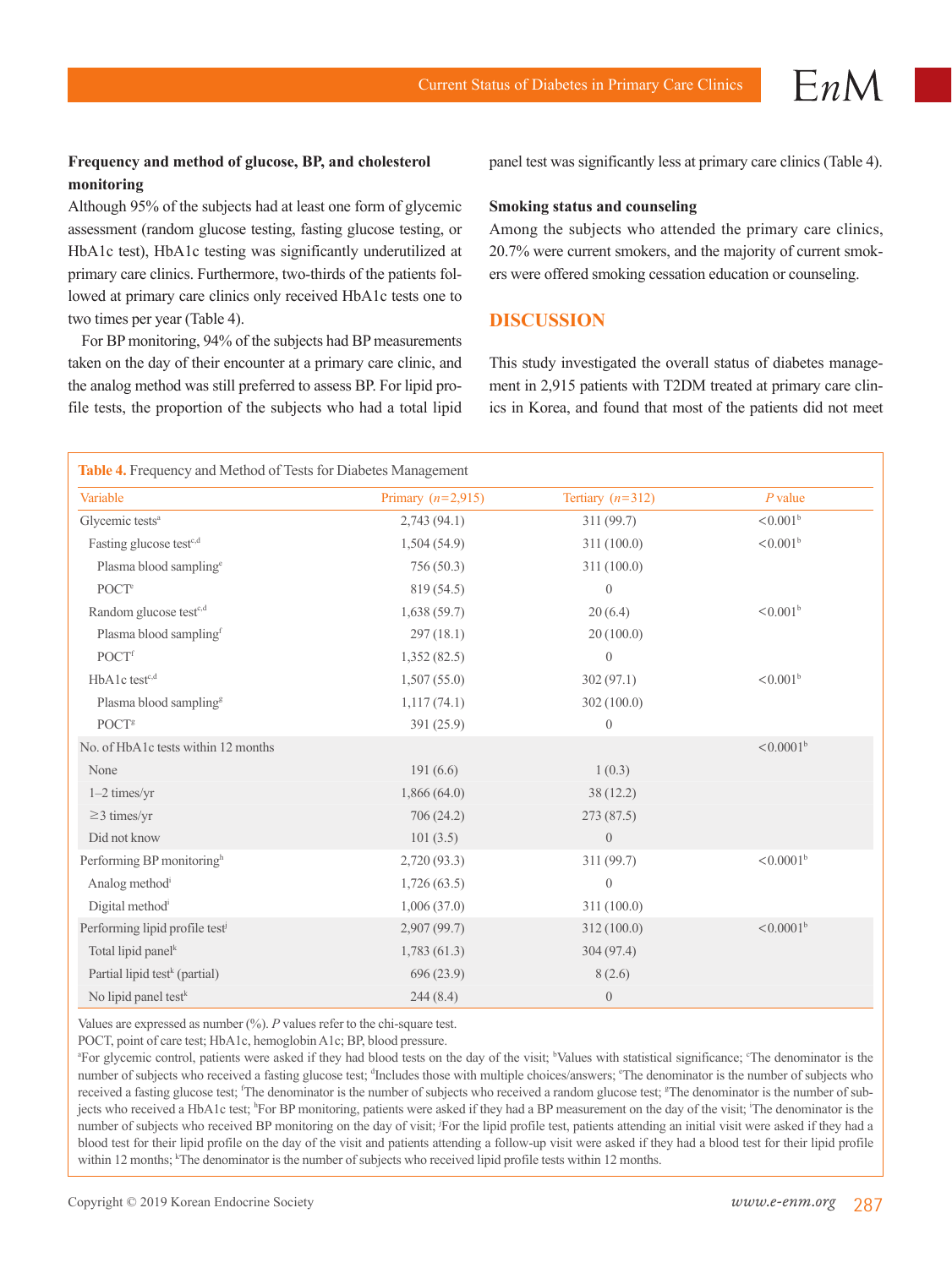$EnM$ 

the current clinical practice guidelines recommended by the KDA. Only approximately 22.5% of the patients achieved the recommended level of glycemic control. These findings agree with those of previous studies of primary care settings that showed a high frequency of poor glycemic control [12]. Our data also demonstrate that a low proportion of patients received screening tests for microvascular complications, which clearly demonstrates a deficiency in the management of diabetes. Hence, more efforts and suitable measures need to be introduced to improve the care provided to patients with diabetes at primary care clinics in Korea.

The prevalence of T2DM and its complications continues to rise [10,19,20]. In order to prevent diabetic microvascular and macrovascular complications, comprehensive management of diabetes is crucial. Despite the development of numerous new antidiabetic medications, the proportion of patients achieving target glycemic control (HbA1c <7% defined by the American Diabetes Association [ADA] guidelines) has plateaued in the United States since 2006 [11]. In Korea, the proportion of the patients achieving optimal glycemic control (i.e., HbA1c  $\langle 7\%, \rangle$ ) continued to improve from 42.5% in 2005 to 44.9% in 2014 [10]; however, this proportion was significantly lower for patients treated at primary care clinics than for those treated at tertiary hospitals in our study (41.9% vs. 63.3%, *P*<0.0001). In other words, a large proportion of patients are still at a high risk of developing diabetic complications, particularly those who attend the primary care clinics.

There have been significant changes in the prescription patterns of antidiabetic medications following the introduction of DPP4 inhibitors in 2008. In 2002, sulfonylureas were the most commonly used antidiabetic medications for T2DM patients; however, the prescription rate for metformin has steadily increased, and metformin has been the most frequently prescribed antidiabetic drug since 2013, followed by sulfonylureas and then DPP4 inhibitors [19]. These changes are clearly reflected in the prescription patterns found in our study, where the most commonly prescribed dual combination was metformin and a DPP4 inhibitor. DPP4 inhibitors are readily used by many healthcare providers, including primary care physicians, because of their ease of use, fair glycemic control, neutral effect on body weight, and low hypoglycemia rate. However, the proportion of the subjects prescribed insulin was very low at primary care clinics. This may be partly due to the introduction of various antidiabetic agents, including DPP4 inhibitors, and a shortage of educational staff with expertise on insulin therapy at primary care clinics [12].

Both ADA and KDA guidelines recommend monitoring HbA1c at least biannually in patients with stable glycemic control and quarterly in patients who do not meet their treatment goals or who have changed medication [18,21]. Despite steady improvements in the frequency of HbA1c monitoring since the introduction of a diabetes care quality assurance program [16], those managed at primary care clinics were infrequently tested for HbA1c [22]. Furthermore, consistent with previous reports [16,22], random glucose testing using a portable glucometer was the most commonly used method for glycemic monitoring, most likely because of the lack of laboratory facilities at primary care clinics. This indicates that poor diabetes control in patients treated at primary care clinics may be related to less intensive and less frequent monitoring, despite shorter visit intervals.

Despite the recommendations on annual screening for diabetic microvascular complications contained in the KDA guideline [18], the screening rates for diabetic retinopathy, nephropathy, and neuropathy at primary care clinics were quite low. Previous studies have suggested that a lack of resources, such as limited access to facilities for screening tests for complications, and patients' socioeconomic status were associated with the frequency of diabetic screening tests [23-25]. Similar findings were also noted in the Pittsburgh Epidemiology of Diabetes Complications study, in which it was found that receiving care from primary care physicians, instead of from diabetes specialists, was associated with lower preventive service utilization and poorer glycemic control [26]. Physicians' attitudes toward caring for diabetic patients can be another barrier, as some primary care physicians felt that the guidelines for reaching the goals were not clear and relied on their clinical experience when making decisions to screen [24,27]. Moreover, they often faced administrative, time, and information constraints [27]. As preventive health care is the cornerstone of the primary and secondary prevention of diabetes complications, improving diabetes education for both patients and providers in primary care settings and establishing a system that allows easy referrals to specialists may improve the utilization of preventive services.

Moreover, a systemic program or a policy needs to be implemented by the government in order to improve and sustain the comprehensive management of diabetes at primary care clinics. It is necessary to introduce a compensation system based on the health outcomes of patients to encourage primary care physicians to participate more actively in the management of diabetes. For example, the introduction of non-monetary compensation systems, such as the Green Prescription Clinics, for clinics with excellent target achievement rates can drive voluntary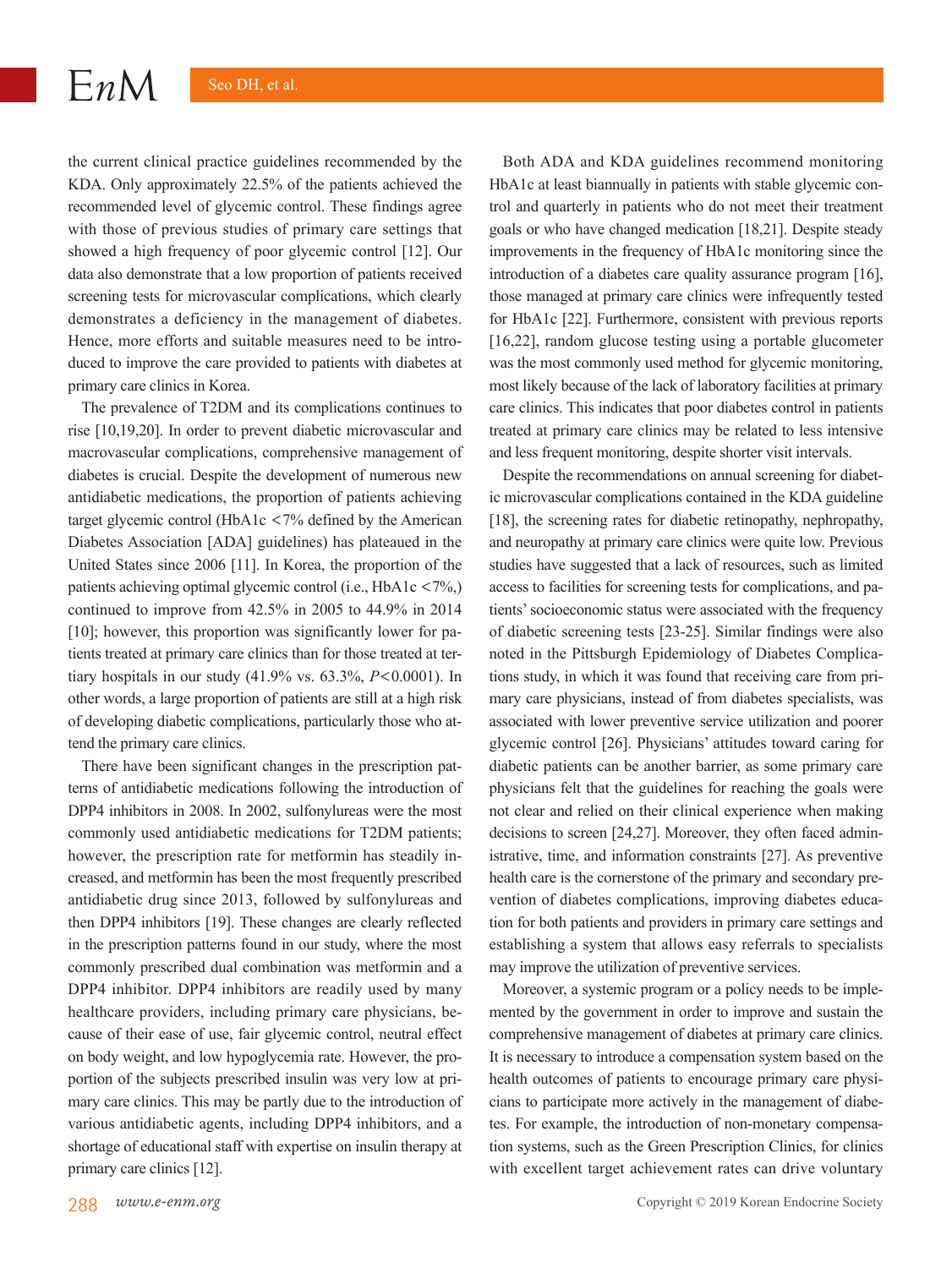quality improvement of primary care clinics.

There are some limitations of this study. First, this was a cross-sectional observational study, which did not allow us to monitor changes over time. Second, a total of 312 patients from two tertiary hospitals were enrolled for this study and used as comparators. However, the tertiary hospitals may have been primarily representative of the Gangbuk and Gangnam areas, whereas the primary endpoint of this study was to examine the current status of T2DM management at primary care clinics. Nevertheless, this is the first study to examine the current status of diabetes management in Koreans, especially with a focus on the frequency and method of follow-up tests and screenings for microvascular complications at primary care clinics.

In conclusion, despite steady improvements over the past decade, we found that the overall status of diabetes management, including the screening rates for complications, was still suboptimal in patients with T2DM who attended primary care clinics. Substantially more efforts and resources need to be deployed for primary physicians to improve their adherence to clinical practice guidelines and to deliver the most optimal healthcare in the primary care setting.

# **CONFLICTS OF INTEREST**

This study was supported by a research grant from Ildong Pharmaceutical Co., Ltd. One of the co-authors, Jung Yoon Ha, is a current employee at Ildong Pharmaceutical Co., Ltd., but no potential conflict of interest was reported by the author.

# **AUTHOR CONTRIBUTIONS**

Conception or design: S.K., Y.L., J.Y.H., B.S.C. Acquisition, analysis, or interpretation of data: D.H.S., S.K., Y.L., J.S.P., B.W.L., E.S.K., C.W.A., B.S.C. Drafting the work or revising: D.H.S., S.K., B.S.C. Final approval of the manuscript: D.H.S., S.K., B.S.C.

# **ORCID**

Da Hea Seo *https://orcid.org/0000-0003-2767-0293* Shinae Kang *https://orcid.org/0000-0002-9719-4774* Bong-Soo Cha *https://orcid.org/0000-0003-0542-2854*

### **REFERENCES**

1. Narayan KM, Boyle JP, Geiss LS, Saaddine JB, Thompson

 $EnM$ 

- 2. International Diabetes Federation. IDF diabetes atlas, 6th ed. Brussels: International Diabetes Federation; 2013.
- 3. Won JC, Lee JH, Kim JH, Kang ES, Won KC, Kim DJ, et al. Diabetes fact sheet in Korea, 2016: an appraisal of current status. Diabetes Metab J 2018;42:415-24.
- 4. UK Prospective Diabetes Study (UKPDS) Group. Intensive blood-glucose control with sulphonylureas or insulin compared with conventional treatment and risk of complications in patients with type 2 diabetes (UKPDS 33). Lancet 1998; 352:837-53.
- 5. Stratton IM, Adler AI, Neil HA, Matthews DR, Manley SE, Cull CA, et al. Association of glycaemia with macrovascular and microvascular complications of type 2 diabetes (UKP-DS 35): prospective observational study. BMJ 2000;321: 405-12.
- 6. Diabetes Control and Complications Trial Research Group, Nathan DM, Genuth S, Lachin J, Cleary P, Crofford O, et al. The effect of intensive treatment of diabetes on the development and progression of long-term complications in insulindependent diabetes mellitus. N Engl J Med 1993;329:977- 86.
- 7. Duckworth W, Abraira C, Moritz T, Reda D, Emanuele N, Reaven PD, et al. Glucose control and vascular complications in veterans with type 2 diabetes. N Engl J Med 2009; 360:129-39.
- 8. Murray P, Chune GW, Raghavan VA. Legacy effects from DCCT and UKPDS: what they mean and implications for future diabetes trials. Curr Atheroscler Rep 2010;12:432-9.
- 9. Holman RR, Paul SK, Bethel MA, Neil HA, Matthews DR. Long-term follow-up after tight control of blood pressure in type 2 diabetes. N Engl J Med 2008;359:1565-76.
- 10. Ha KH, Kim DJ. Current status of managing diabetes mellitus in Korea. Korean J Intern Med 2016;31:845-50.
- 11. Carls G, Huynh J, Tuttle E, Yee J, Edelman SV. Achievement of glycated hemoglobin goals in the US remains unchanged through 2014. Diabetes Ther 2017;8:863-73.
- 12. Tai TY, Chuang LM, Tsai ST, Huang BY; Diabcare (Taiwan) Study Group. Treatment of type 2 diabetes mellitus in a primary care setting in Taiwan: comparison with secondary/ tertiary care. J Formos Med Assoc 2006;105:105-17.
- 13. Lim DJ, Kwon HS, Kim HS, Lee JH, Ko SH, Lee JM, et al. Clinical characteristics of the diabetic patients managed at the different medical institutions in Seoul and Gyeonggi province. Korean J Med 2006;71:173-81.